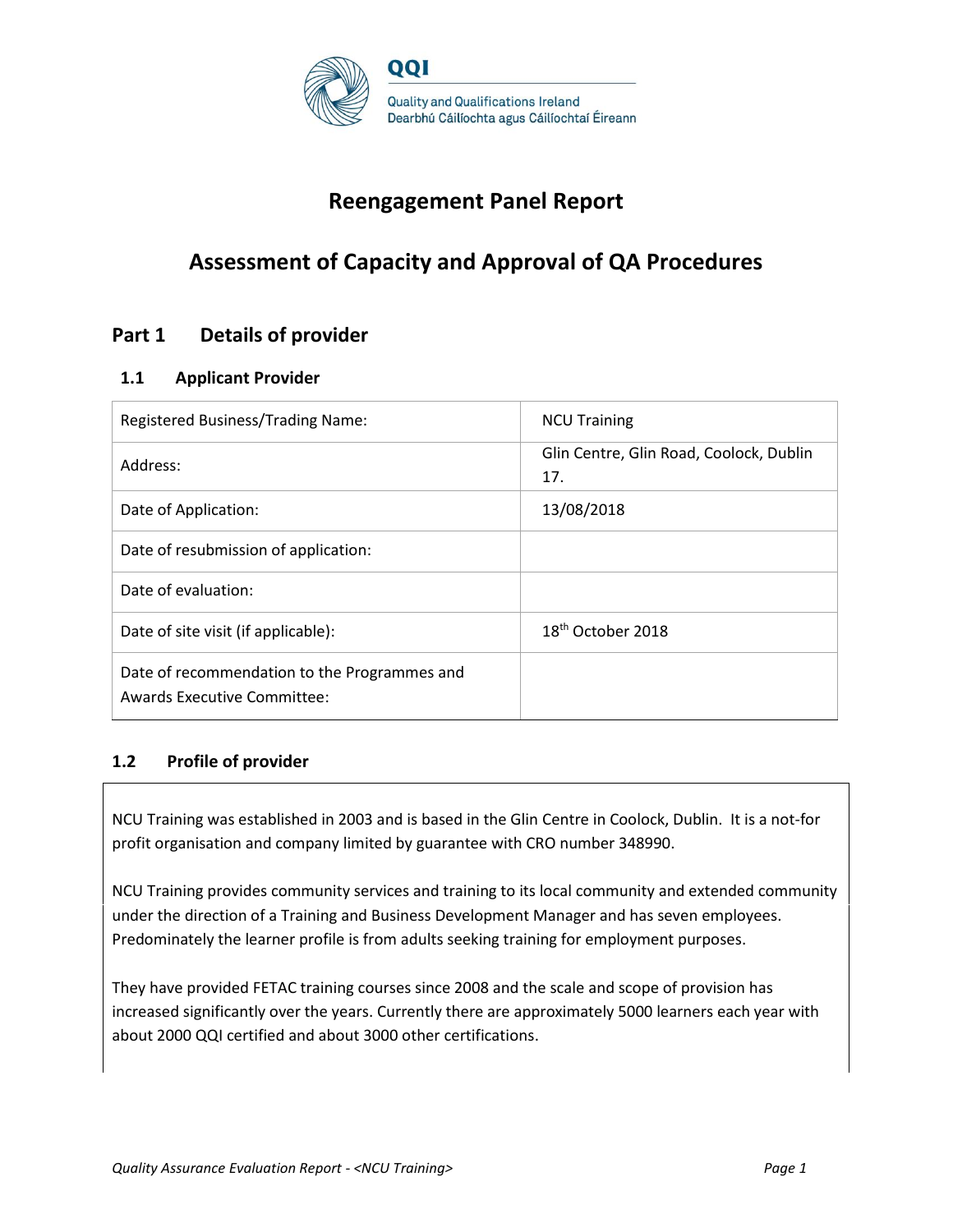

NCU Training offer programmes from Level 3 to Level 6 in areas such as Healthcare, Childcare, Business, Engineering, Construction, IT and ELT. They have 28 validated programmes, three leading to a Major award and 25 leading to a minor award.

All courses are short courses lasting days rather than weeks and the Safe Pass certification accounts for the bulk of the non QQI accreditation.

They had already engaged with QQI and the Pilot Re-engagement process in January 2018.

# **Part 2 Panel Membership**

| <b>Name</b>          | Role of panel member | Organisation                                              |
|----------------------|----------------------|-----------------------------------------------------------|
| Joe Fitzgerald       | Chair                | Registrar, Dorset College                                 |
| Deborah Butler       | Secretary            | Former Registrar, Respond College                         |
| Ronnie Harrison      | <b>Panel Member</b>  | Academic Affairs Manager, Open<br><b>Training College</b> |
| <b>Rachel Tucker</b> | <b>Panel Member</b>  | Training Manager, CTEC Wexford                            |

# **Part 3 Findings of the Panel**

# **3.1 Summary Findings**

The purpose of QQI re-engagement is to evaluate the institutional capacity and quality assurance procedures of NCU Training. Based on the information provided it is found that NCU Training has established a Quality Assurance system that is appropriate and fit for purpose.

The panel had some specific feedback on issues to be addressed regarding the following:

- \* staffing,
- \* the development of a Strategic Plan,
- \* strengthening the procedural detail of some policies included in the QA manual,
- \* making the QA manual more user friendly,
- \*expanding the composition of the Board of Management,
- \* tutor induction and meetings,
- \* the teaching and learning approach,
- \* access, transfer and progression and
- \* learner representation.

More detail on each of the above is outlined in Section 6.2 of this document.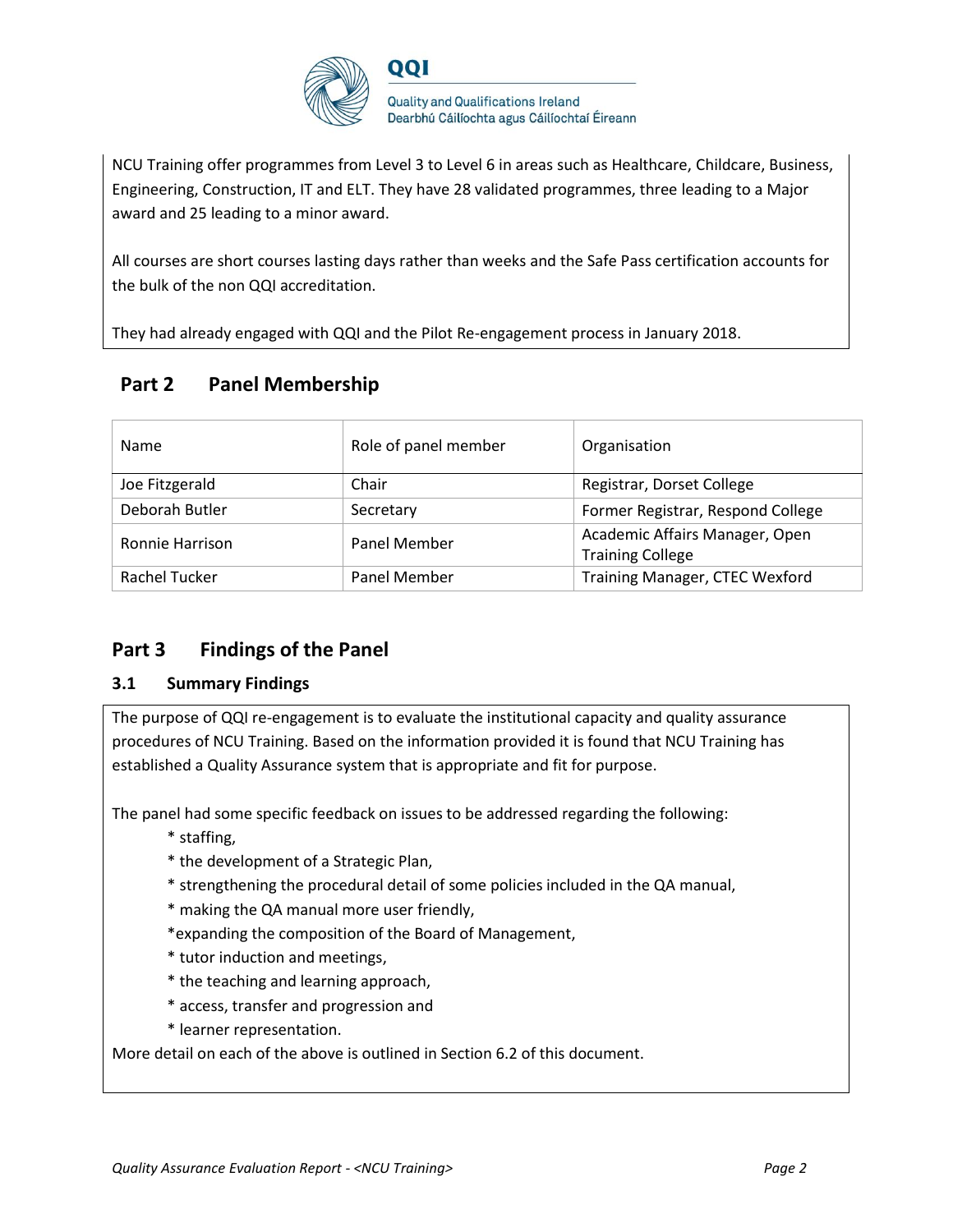

# **3.2 Recommendation of the panel to Programmes and Awards Executive Committee of QQI**

Approve the capacity and QA procedures of NCU Training with eight recommendations.

# **Part 4Evaluation of provider capacity**

### **4.1 Legal and compliance requirements:**

- *4.1.1(a) Criterion: Is the applicant an established Legal Entity who has Education and/or Training as a Principal Function?*
- *4.1.2(a) Criterion: Is the legal entity established in the European Union and does it have a substantial presence in Ireland?*
- 4.1.3(a) **Criterion:** *Are any dependencies, collaborations, obligations, parent organisations, and subsidiaries clearly specified?*
- *4.1.4(a) Criterion: Are any third-party relationships and partnerships compatible with the scope of access sought?*
- 4.1.5(a) **Criterion:** *Are the applicable regulations and legislation complied with in all jurisdictions where it operates?*
- 4.1.6(a) **Criterion:** *Is the applicant in good standing in the qualifications systems and education and training systems in any countries where it operates (or where its parents or subsidiaries operate) or enrols learners, or where it has arrangements with awarding bodies, quality assurance agencies, qualifications authorities, ministries of education and training, professional bodies and regulators.*

#### **Findings**

NCU Training satisfy all the legal and compliance requirements outlined in Section 4.1.

Applicant is a well- established, wholly Irish owned not-for- profit organisation. They have linked with *The Wheel* and similar organisations to support them in fulfilling all their legal and compliance requirements.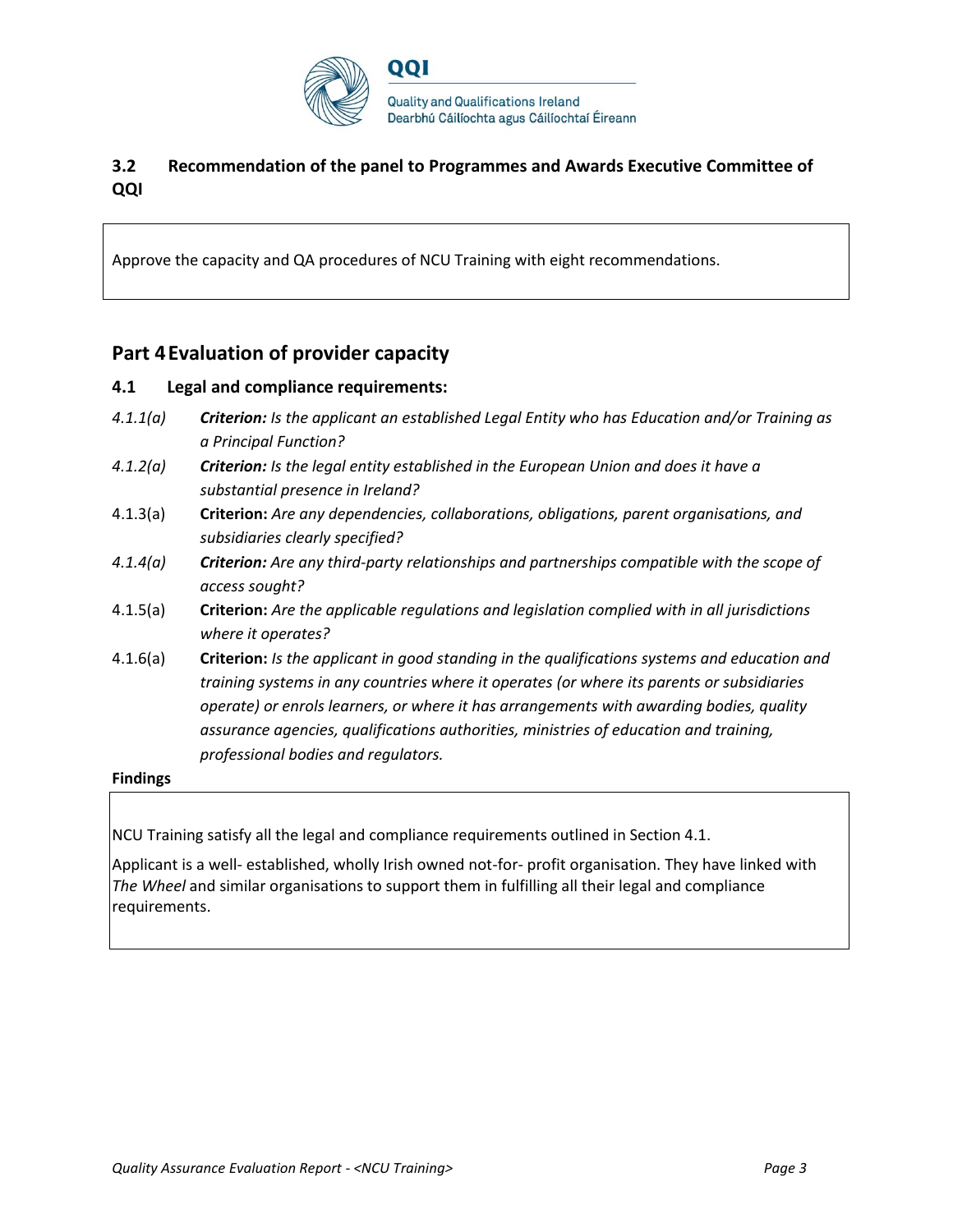

### **4.2 Resource, governance and structural requirements:**

- 4.2.1(a) **Criterion:** *Does the applicant have a sufficient resource base and is it stable and in good financial standing?*
- 4.2.2(a) **Criterion:** *Does the applicant have a reasonable business case for sustainable provision?*
- 4.2.3(a) **Criterion:** *Are fit-for-purpose governance, management and decision making structures in place?*

4.2.4(a) **Criterion:** *Are there arrangements in place for providing required information to QQI?*

**Findings**

The panel are satisfied that these criteria have been broadly addressed in this application. However there is some specific feedback pertinent to this section:

4.2.2 (a) It is noted that there is no current Strategic plan in place.

This Strategic Plan needs to be developed and approved by the BOM. The plan should include an operational budget for QA and related activities.

4.2.3 (a) The panel noted the particular structure of the NCU Board of Managers with seven Directors and the mechanism for separating academic and corporate/business decisions needs to be more fully documented. In particular the BOM decision making structures should be clarified and documented. For example, how are the staff needs and financing of supporting resources decided on?

The members of the Board of Management are very experienced individuals and heavily involved in the community. While they are very supportive of the work which NCU Training carries out the panel felt that it would be of long term benefit if future Board members also had skills and expertise in areas such as education, training and healthcare. Hence it is recommended that there is an active search for new board members over the next twelve months as other board members step aside.

4.2.4 (a) There is an over reliance on current staff members and their current duties.

On page 12 of the application it is stated "*We are currently looking for approval from our Board of Management for a new position of Programme Development Manager for the management of programme delivery and validations. We hope once approved to fill this position before October 2018*."

The panel felt that staff workloads, roles and responsibilities need to be reviewed and new staff should be recruited and employed as required.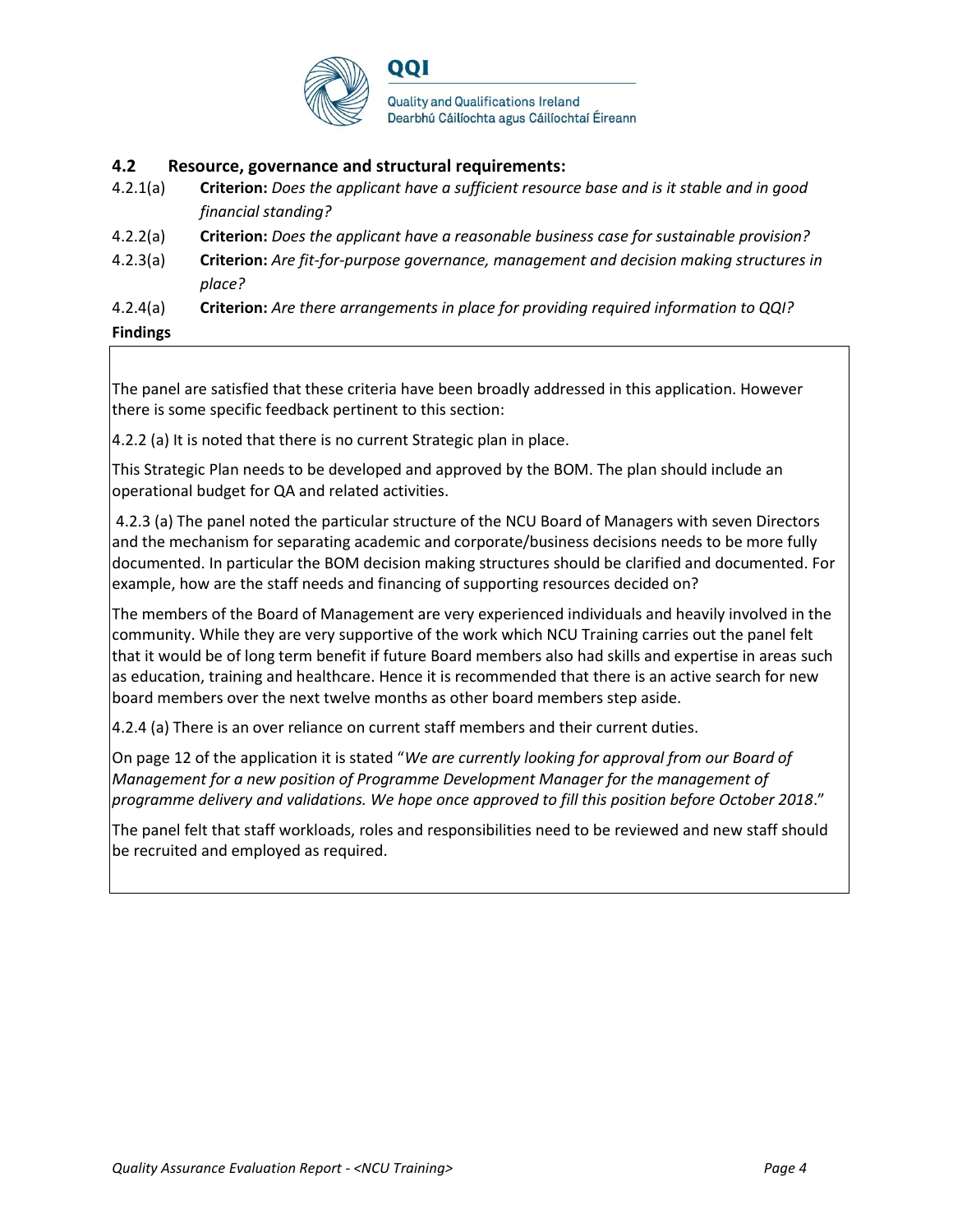

### **4.3 Programme development and provision requirements:**

- 4.3.1(a) **Criterion:** *Does the applicant have experience and a track record in providing education and training programmes?*
- 4.3.2(a) **Criterion:** *Does the applicant have a fit-for-purpose and stable complement of education and training staff?*
- 4.3.3(a) **Criterion:** *Does the applicant have the capacity to comply with the standard conditions for validation specified in Section 45(3) of the Qualifications and Quality Assurance (Education and Training) Act (2012) (the Act)?*
- 4.3.4(a) **Criterion:** *Does the applicant have the fit-for-purpose premises, facilities and resources to meet the requirements of the provision proposed in place?*
- 4.3.5(a) **Criterion:** *Are there access, transfer and progression arrangements that meet QQI's criteria for approval in place?*
- 4.3.6(a) **Criterion:** *Are structures and resources to underpin fair and consistent assessment of learners in place?*
- 4.3.7(a) **Criterion:** *Are arrangements for the protection of enrolled learners to meet the statutory obligations in place (where applicable)?*

#### **Findings**

NCU Training has experience and a track record in providing education and training programmes. It appears to have a fit-for purpose complement of teaching staff.

4.3.4 (a) All activities are in one centre with some delivery on customer site/rented space. The QAM (page 10) states that "the organisation *(requesting the training)* arranges approved facilities suitable for delivery of training sessions".

The Academic Standards Quality Officer approves these facilities but a checklist on the approval process is desirable.

4.3.5 (a) Access, Transfer and Progression

While there are systems in place for providing learners access to programmes this needs to be clarified and fully documented. The registration form needs to be reviewed and updated.

NCU also need to develop links with other providers with respect to offering progression pathways for their students. This is of particular importance given that they are expected to offer more Major awards in the future.

RPL policies need to be expanded and communicated to all potential and current learners.

4.3.7(a) There is a Bond with an Insurer to satisfy PEL requirements. However PEL arrangements will need to be reviewed if NCU Training progress their stated plan to expand programme provision to offer major awards as part of the validation process as this could be significantly more expensive than their current arrangement.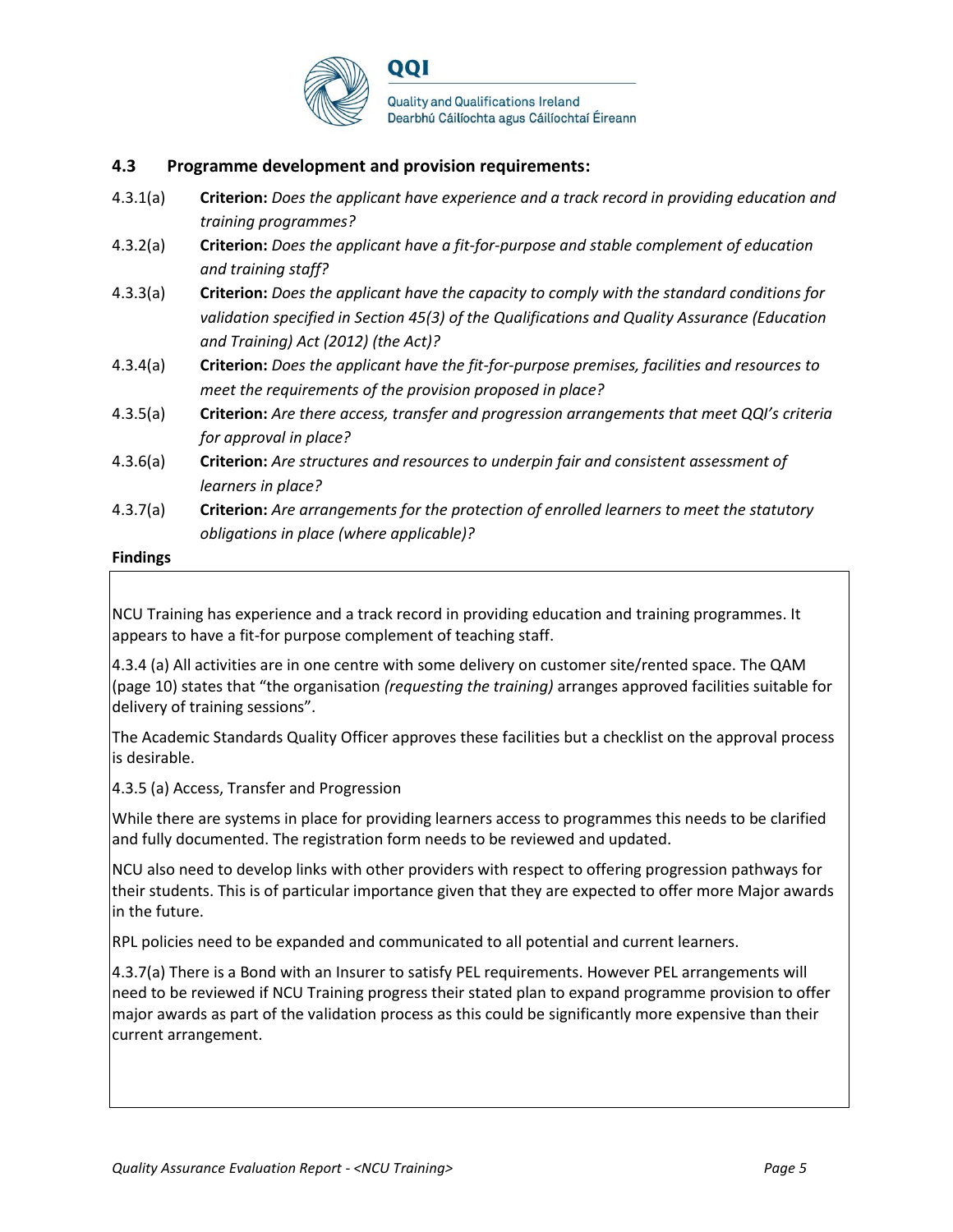

# **4.4 Overall findings in respect of provider capacity to provide sustainable education and training**

NCU Training is a long-established provider and appears to have a strong commitment to quality assurance. The ethos and values of the organisation appear to be student-centred with a significant focus on the needs of the local community.

Tutors appear to be well qualified for the job and QA procedures around Staff Recruitment and Learner Assessment appear to be well developed.

It is now entering an exciting stage by planning to increase the number of major awards. This needs to be fully thought out and prepared for. The development of a five year Strategic Plan will be vital in shaping the future training provided by NCU Training and ensuring that it has the future capacity and resources to meet all formal education and training requirements.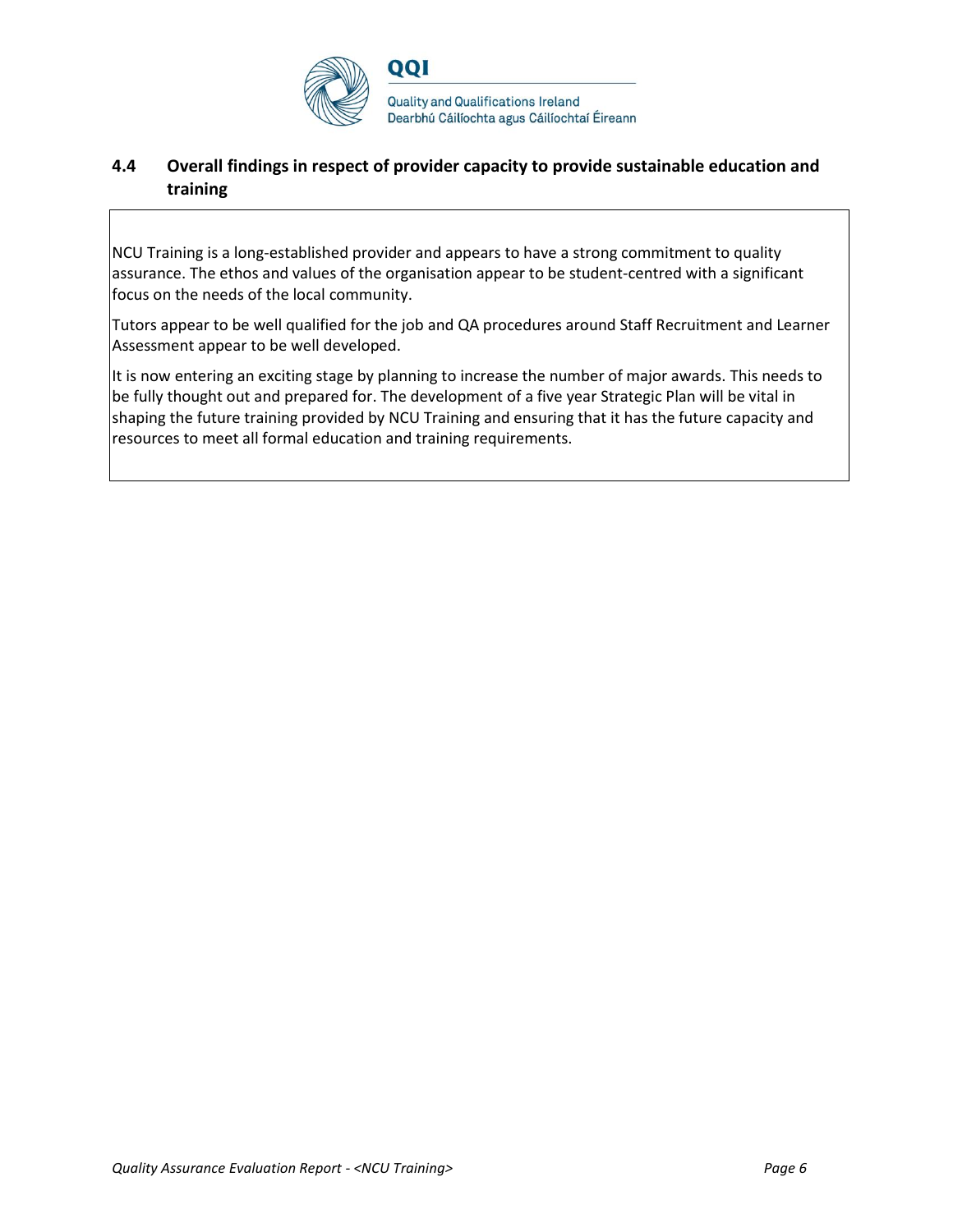

# **Part 5 Evaluation of draft QA Procedures submitted by <Provider Name>**

*The following is the panel's findings following evaluation of NCU Training Ltd's quality assurance procedures against QQI's Core Statutory Quality Assurance Guidelines (April 2016). This section of the report follows the structure and referencing of the guidelines.* 

#### **1 GOVERNANCE AND MANAGEMENT OF QUALITY**

*Panel Findings:*

There is a Voluntary Board of Management (BOM) who are currently adopting the Code of Practice for Good Governance of Community, Voluntary and Charitable Organisations. The BOM provides the strategic direction and governance for the organisation. Given the focus of the re-engagement panel is on Quality Assurance and the provision of training courses by NCU Training, it was felt that the skillset of the Board of Management should be reviewed and augmented if required.

The five year Strategic Plan needs to be developed and approved as soon as possible.

In the Operational Governance chart on page 33, it appears that one person (Training and Business Manager) has overall responsibility for seven key areas and there is some concern about the capacity of one individual to fully deliver on all these areas.

In the Educational Structure of NCU Training (Page 34), it states that there is "a definite separation between NCU Training`s corporate management and its educational governance". However, the same individual (the Training and Business Development Manager) is responsible for overseeing both in a combined role. There is a need for more documentation in this area and guidance given as to how it operates. For example, if there are conflicting priorities around budget allocations, how is this to be managed?

It was also noted that there are a number of sub committees which have related functions and cross over similar areas. In light of this the Terms of Reference for all committees needs to be examined and adjustments made as required.

Timelines need to be developed and adhered to. In particular the system for providing a rationale for QQI programmes is not in place as yet and is said to be under development. However no timeframe is provided for when completion is expected or details of what this system will entail. Equally so, no timeline for completion of the Risk register is identified.

#### **2 DOCUMENTED APPROACH TO QUALITY ASSURANCE**

#### *Panel Findings:*

The documentation supporting the NCU Training`s application shows a commitment to the implementation of a systematic approach to internal quality assurance. The written documentation is further augmented by an excellent resource website where all manuals, policy documents and other helpful material can be accessed on-line by staff and students. This is to be commended.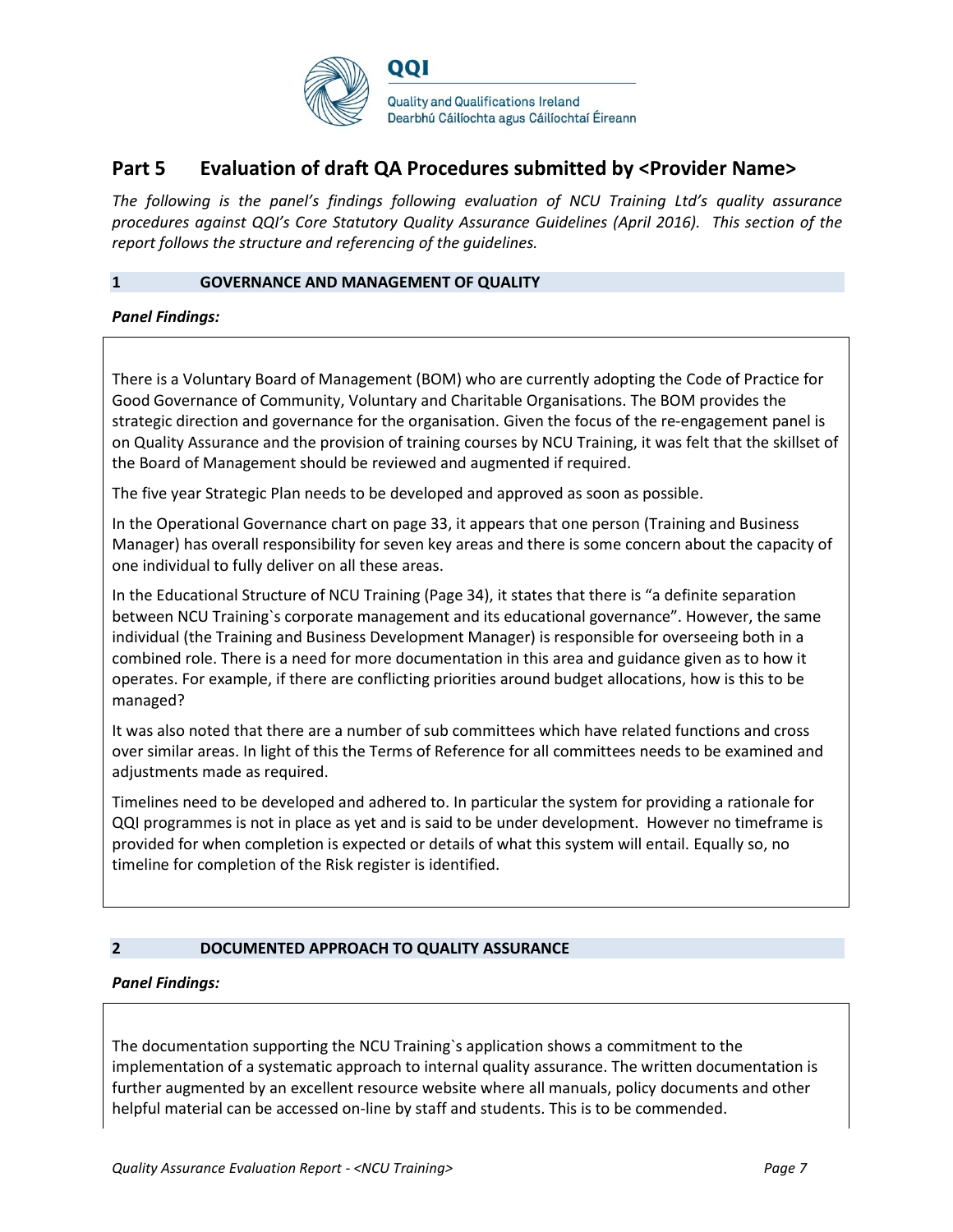

Although a documented and clearly diagrammed QA system is in place, in some areas it is a statement of NCU's commitment to QA of programmes leading to QQI awards rather than a detailed document showing how QA standards will be achieved and how/when these will be monitored, evaluated and reviewed. Furthermore the QAM document relies heavily on diagrams and the presentation of information using the minimum amount of words and while this is innovative and original it has proved difficult to drill down into specific procedures.

It is recommended that the QA manual and in particular the on-line version be revisited and the development of hyperlinks to other policies may make the entire QA manual more user friendly.

#### **3 PROGRAMMES OF EDUCATION AND TRAINING**

#### *Panel Findings:*

NCU have a track record of providing education and training programmes and has a range of EA reports to validate their work to date. They have 28 validated programmes, three leading to a Major award and 25 leading to a minor award. They plan to increase the number of major awards in the future. If more major awards are to be offered systems and approaches need to be put in place to ensure that learners are supported in achieving the overall award as well as each individual module.

The QAM outlines the procedures for the development of new programmes. However in the diagram representing the steps involved (Page 101) there is no mention of a financial feasibility study being carried out. How is a budget agreed upon?

Who is involved in the Programme Development Team? This is somewhat unclear.

What are the policies and procedures for Learner Admission? More clarity is needed on English Language requirements.

Linkages need to be made with other FET and HET providers.

PEL is in place with ODON. However which learners does this cover? Per module? Per Major Award? How often is the policy updated and reviewed re learners currently enrolled with NCU? What is the plan/policy for the future?

In summary, the addition of new major award programmes brings additional responsibilities for NCU in terms of Access, Transfer and Progression, RPL, mapping component awards to specific majors, considering component awards gained from other providers offering QQI awards, 5 year cut off point for awards to be used as exemptions etc. Learner CRM system will make this work easier, however, CRM is not expected to be in place until the end of 2019.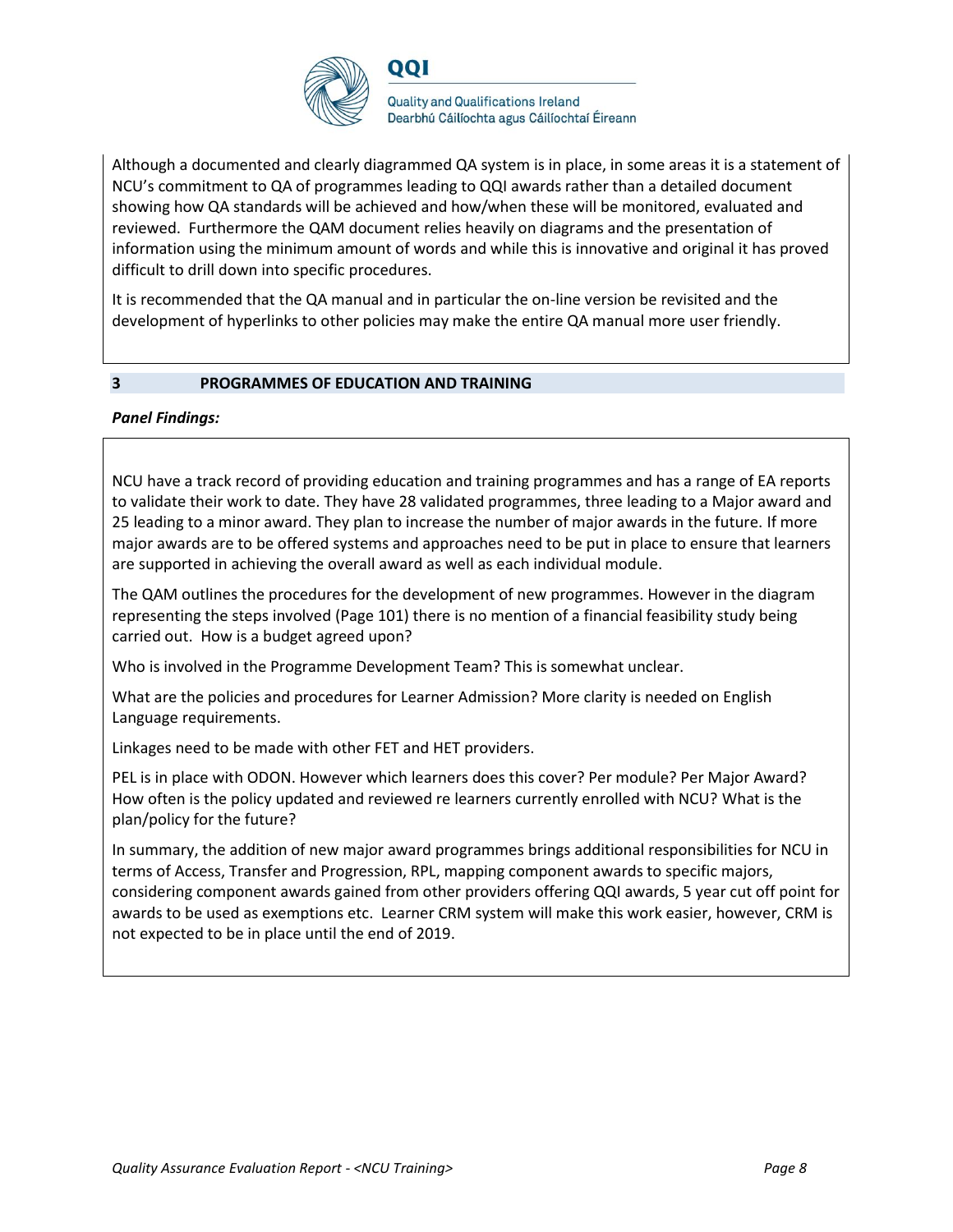

**Quality and Qualifications Ireland** Dearbhú Cáilíochta agus Cáilíochtaí Éireann

#### **4 STAFF RECRUITMENT, MANAGEMENT AND DEVELOPMENT**

#### *Panel Findings:*

There is a detailed flow chart on the staff recruitment process and staff recruitment procedures appear robust with a system in place to support new and existing staff.

NCU have a comprehensive plan around Tutor Induction and the CPD process (Page 65).There are currently 27 tutors working with NCU and individual tutors have been given significant one to one mentoring and support when commencing their employment with NCU. Again this personal mentoring support needs to be more fully documented.

Policies around staff appraisal and development need to be clearer and it would be helpful to have details on the staff training and development budget and how this operates.

#### **5 TEACHING AND LEARNING**

#### *Panel Findings:*

Feedback on the learning experience from both tutors and learners appears to be encouraged. NCU Training are committed to monitoring the provision of its programmes and are continually striving for improvement. They are also currently developing an online platform to support their courses.

They source regular feedback with a view to improvement of their course delivery and have a high level of engagement with appropriate ICT programs that will assist to quantify their data into meaningful information. How feedback is managed given the high number of casual tutors needs to be reviewed.

Documentation states that NCU need to 'develop a coherent policy on teaching'. No timeframe is given within which this will be accomplished.

There are no procedures on RPL in place and no date is given as to when this will be approved and implemented. Details in QA Manual (89 – 91) rely on QQI information and make no reference to RPL criteria (mapping of Module learning outcomes to experience/prior certification). Hence a more comprehensive section on RPL needs to be developed in the QAM.

The staff web link offers a very detailed overview of the general HR policies and procedures of the institute. This is thorough and comprehensive although at times some statements are a little vague (e.g. Staff Recruitment QA Manual p62 – Setting of 'suitable' probation periods).

NCU intend to develop policy and procedure on Staff Development. Currently staff are expected to attend an annual training day only. Again no timeframe is given for completion of this process.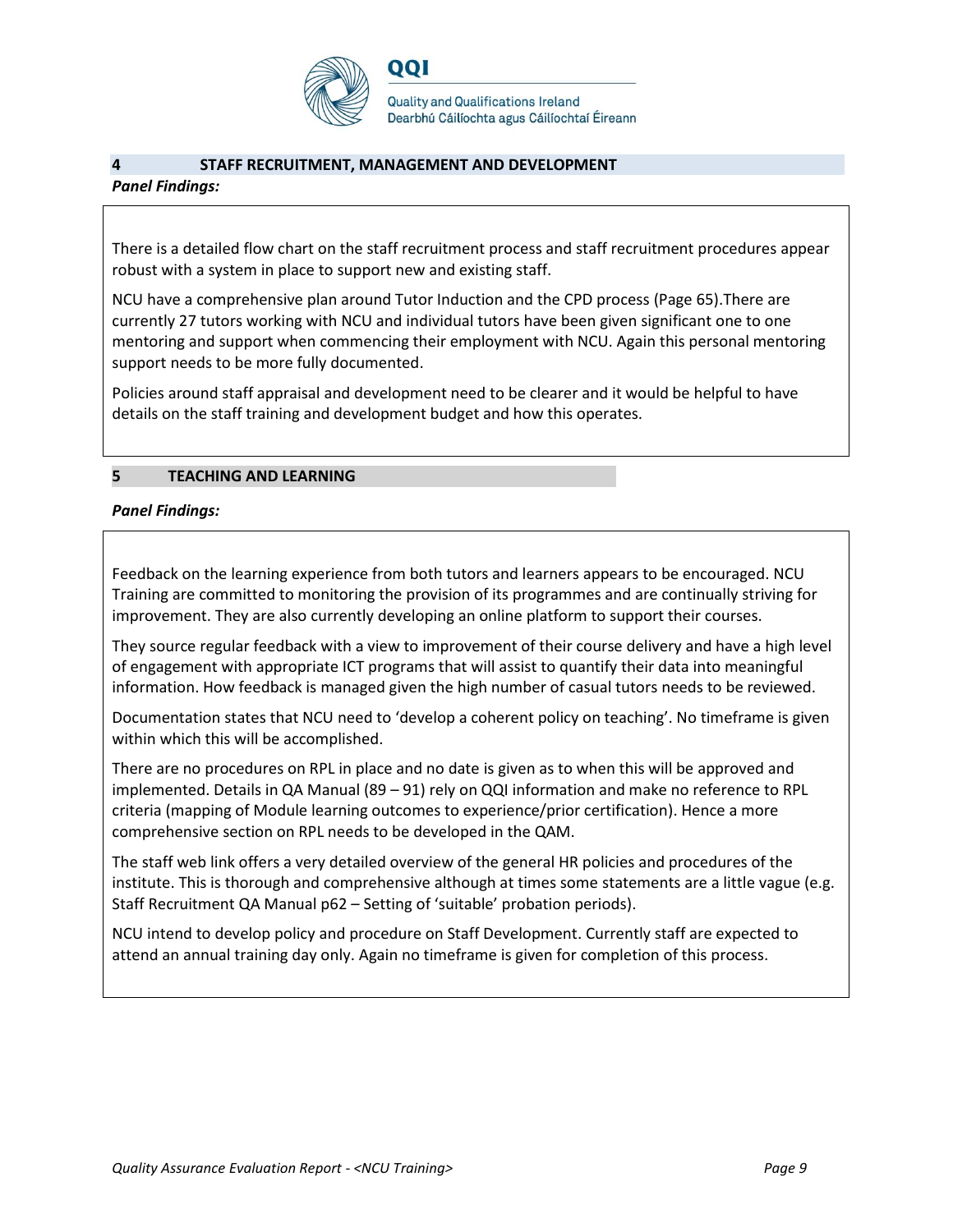

001

**Quality and Qualifications Ireland** Dearbhú Cáilíochta agus Cáilíochtaí Éireann

#### **6 ASSESSMENT OF LEARNERS**

#### *Panel Findings:*

There appears to be robust QA procedures particularly around ensuring the reliability of assessments and security. The *Assessment of Learners Guide for Tutors* is to be commended and it is noted that a similar handbook for Learners is under development.

While there is a statement on collecting evidence for the Work placement module, there is no mention of how the fairness and reliability of this workplace assessment is ensured.

There is a *Planning for the Internal Verification Process* Guide but in the table of contents it does not mention how the Internal Verification Process actually works.

The Appeals process is clear but it is not clear how the learner is assessed fairly in the first instance. More detail is required here.

There is a limited amount of information on the programme level assessment strategy. How is this considered/developed? This will be of further importance in the development of future major awards.

#### **7 SUPPORT FOR LEARNERS**

#### *Panel Findings:*

The availability of online resources and guides for learners is to be commended. There is in particular a guide named *Information and Feedback to Learners* and this would be a very supportive mechanism of engagement with learners if it followed by all tutors.

Page 91 of the QAM mentions that the application forms are to be re-designed to include information on past learning. This needs to be addressed.

Given that NCU Training plan to deliver more major awards, the level of support and the availability of staff to provide this will need to be examined.

One mechanism for gaining feedback from learners is the sending out of random emails to learners who have completed a module. While this has worked to date a more systematic and detailed mechanism for learner feedback needs to be developed. The new IT programmes should assist NCU in collecting, analysing and storing formal feedback.

Learner reps are not normally in place due to the short nature of delivery of the modules. However given that the aim of NCU Training is to deliver more major awards in the future, the role of learner reps needs to be re-examined.

PEL arrangements are set out in a policy and reference is given to relevant legislation but there is no procedure as to how PEL works provided in QA manual.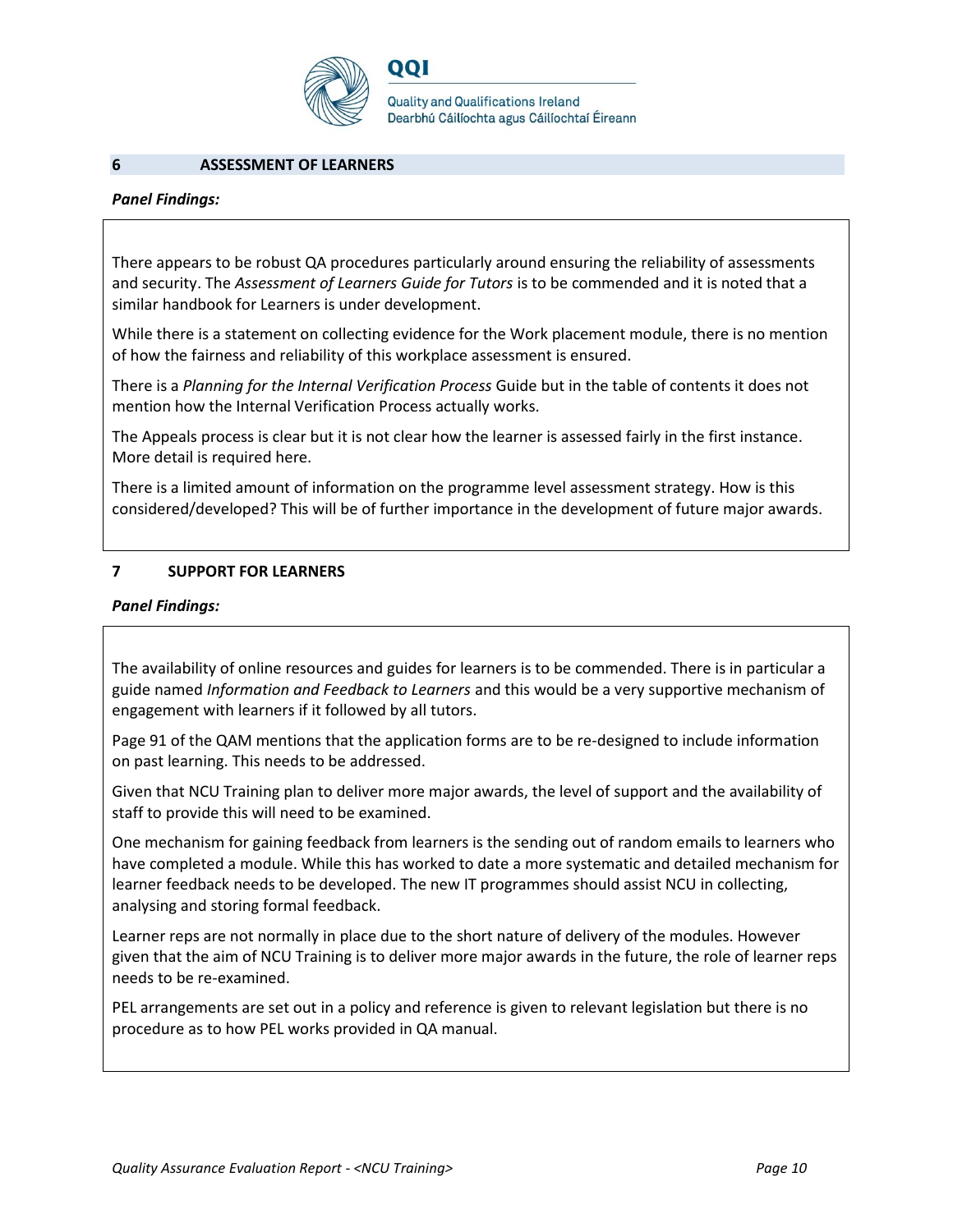

#### **8 INFORMATION AND DATA MANAGEMENT**

#### *Panel Findings:*

NCU has a clear and well documented Learner Information Recording process and collects quantitative data on its booking system "Bookeo". It is noted that a new CRM system is being developed which will increase the efficiency in communication with learners, tutors and stakeholders. However no details are given as to when this system will be in place and fully utilised.

Given the new GDPR which became fully effective in May of this year, a review of all forms/materials should also be undertaken to ensure that they are compliant with appropriate regulations. The Data Protection Policy contains reference to 1988 and 2003 acts but nothing on 2018 Act and GDPR. NCU should consider a Document Retention schedule as part of GDPR compliance.

The website a little difficult to navigate – adding links from the QA manual to the relevant Learner Information booklets would be very beneficial.

#### **9 PUBLIC INFORMATION AND COMMUNICATION**

#### *Panel Findings:*

The QA Manual lacks details on policy and procedures in places. The information provision should be more clearly and easy available. This may be the case for internal stakeholders, but it has proven difficult to find information as an external party.

The single page guides developed for all NCU training courses are informative and helpful.

While it is clear from the publicity material that some courses are QQI validated while others receive a NCU certification, the module names of the latter could be confusing to the public (e.g. Practical Infection Prevention and Control, Manual Handling and Patient Moving, Palliative Care at Home). Hence clarity regarding the awarding authority in all publicity material needs to be monitored and maintained.

#### **10 OTHER PARTIES INVOLVED IN EDUCATION AND TRAINING (incl. Apprenticeships)**

#### *Panel Findings:*

Not Applicable in relation to QQI validated programmes.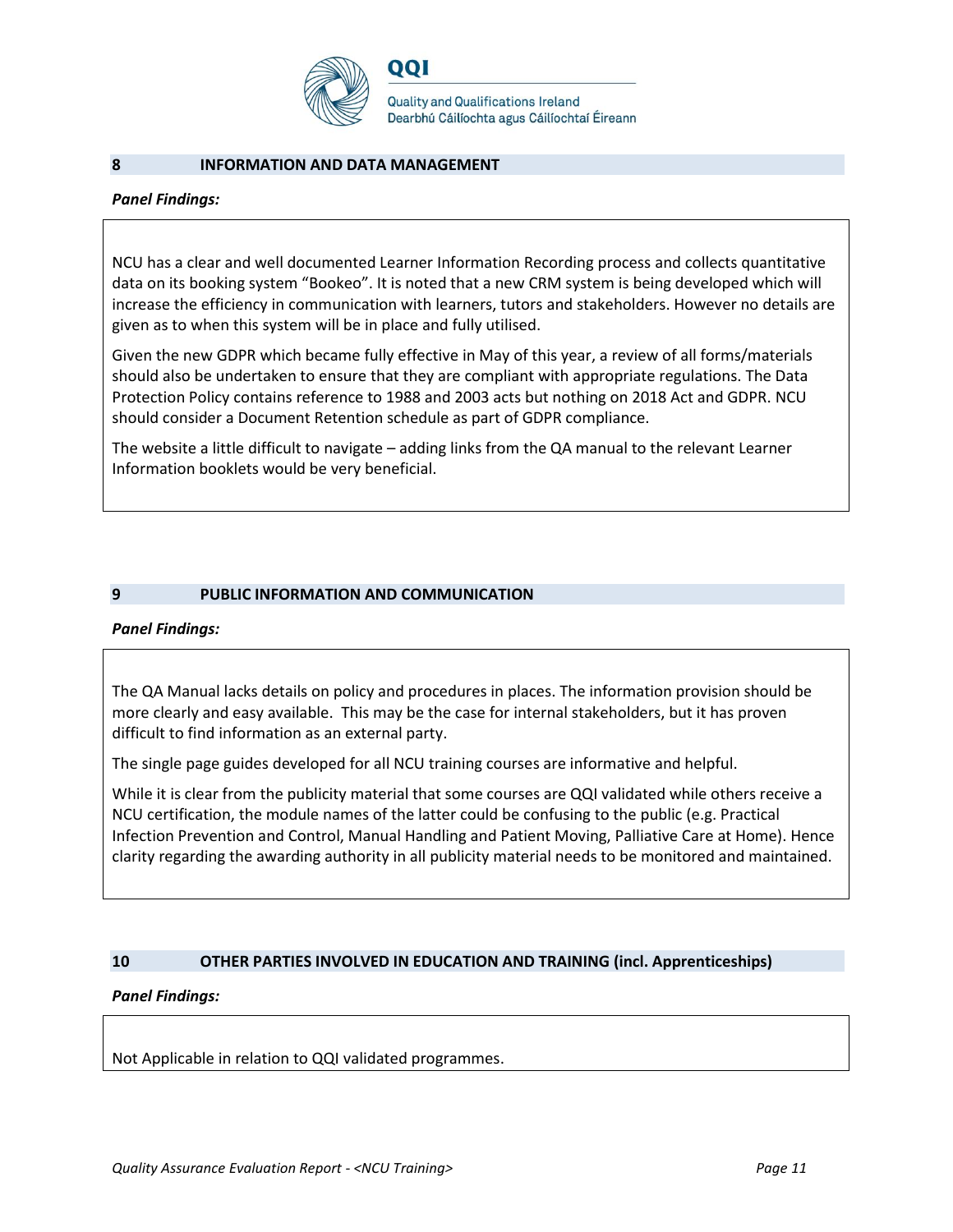

#### **11 SELF-EVALUATION, MONITORING AND REVIEW**

#### *Panel Findings:*

NCU has a detailed and comprehensive plan on Self Evaluation and Improvement Processes. The provider is committed to the on-going monitoring of courses and their outcomes.

However given the volume of short courses currently being offered it is unclear as to how in practice the feedback which is collected is acted on. Equally so it is uncertain as to how regular evaluation of module courses feeds into the larger and more comprehensive self-evaluation process.

How is feedback from External Authenticators integrated into new courses? (A flow chart might be helpful here).

# **Evaluation of draft QA Procedures - Overall panel findings**

The panel praises NCU Training on the learning and evolution of practice which is inherent in how it carries out its work and recommends that NCU Training be approved by QQI for the purpose of re-engagement.

The panel makes the following commendations:

\*There is a strong commitment to learners and this is evidenced throughout. NCU Training demonstrates a strong learner-centre approach.

\*The high level of dedication which the staff involved in NCU training demonstrate is praiseworthy.

\*There is a formidable community ethos and focus and commitment to life-long learning.

\*The emphasis on getting people into employment adds value to their work overall.

\*The volume of certification is notable.

The Panel wishes to thank NCU Training for the vibrancy and honesty that it brought to the reengagement process.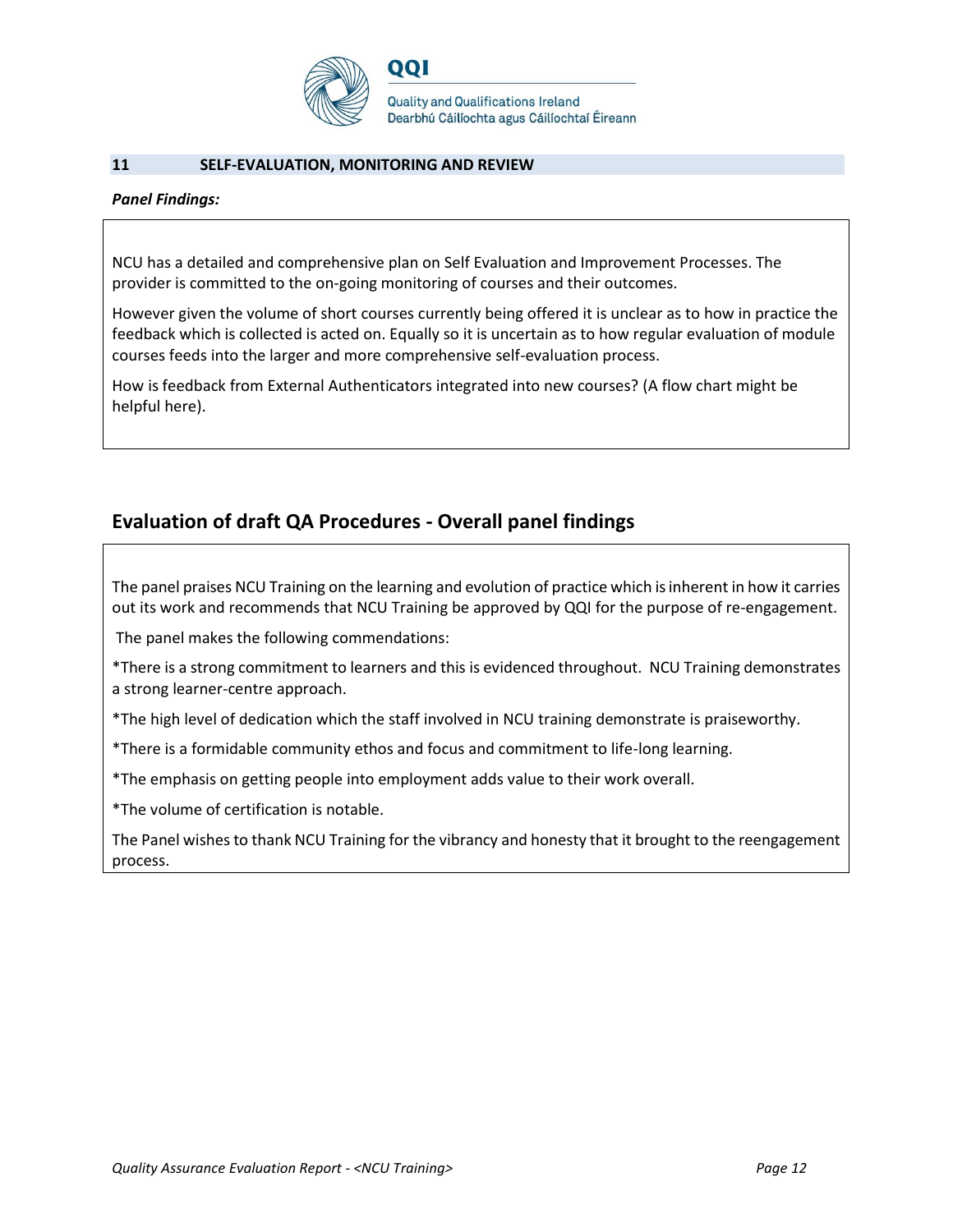

# **Part 6 Mandatory Changes to QA Procedures and Specific Advice**

#### **6.1 Mandatory Changes**

1. None.

#### **6.2 Specific Advice**

The Reengagement panel concludes that NCU Training be approved by QQI and recommend that the following areas be addressed:

#### *1. Staff*

\*Review the roles, responsibilities and workloads of the current staff.

\*Develop clear job descriptions.

\*Appoint staff as appropriate in particular a Programme Development Manager and an IT person.

#### *2. QA Document*

Develop a more user friendly, clearer and accessible online version of the QA Manual which includes direct hyperlinks to other policy documents as they are mentioned and ensure that all policies and procedures are clearly and fully documented.

#### *3. Strategic Plan*

Develop as a matter of urgency a Strategic Plan/Business Plan for NCU Training which will give the organisation a clear direction for future development.

#### *4. Board of Management*

Address expertise and knowledge gaps in the Board of Management.

#### *5. Staff and Tutors*

\*Develop and formalise a tutor/staff induction programme. \*Timetable and hold more regular tutor meetings.

#### *6. Teaching and Learning*

Clarify the NCU Training approach to teaching and learning. In particular NCU Training should be very clear as to which programmes are to be offered by way of a blended learning approach and how this is to operate in practice.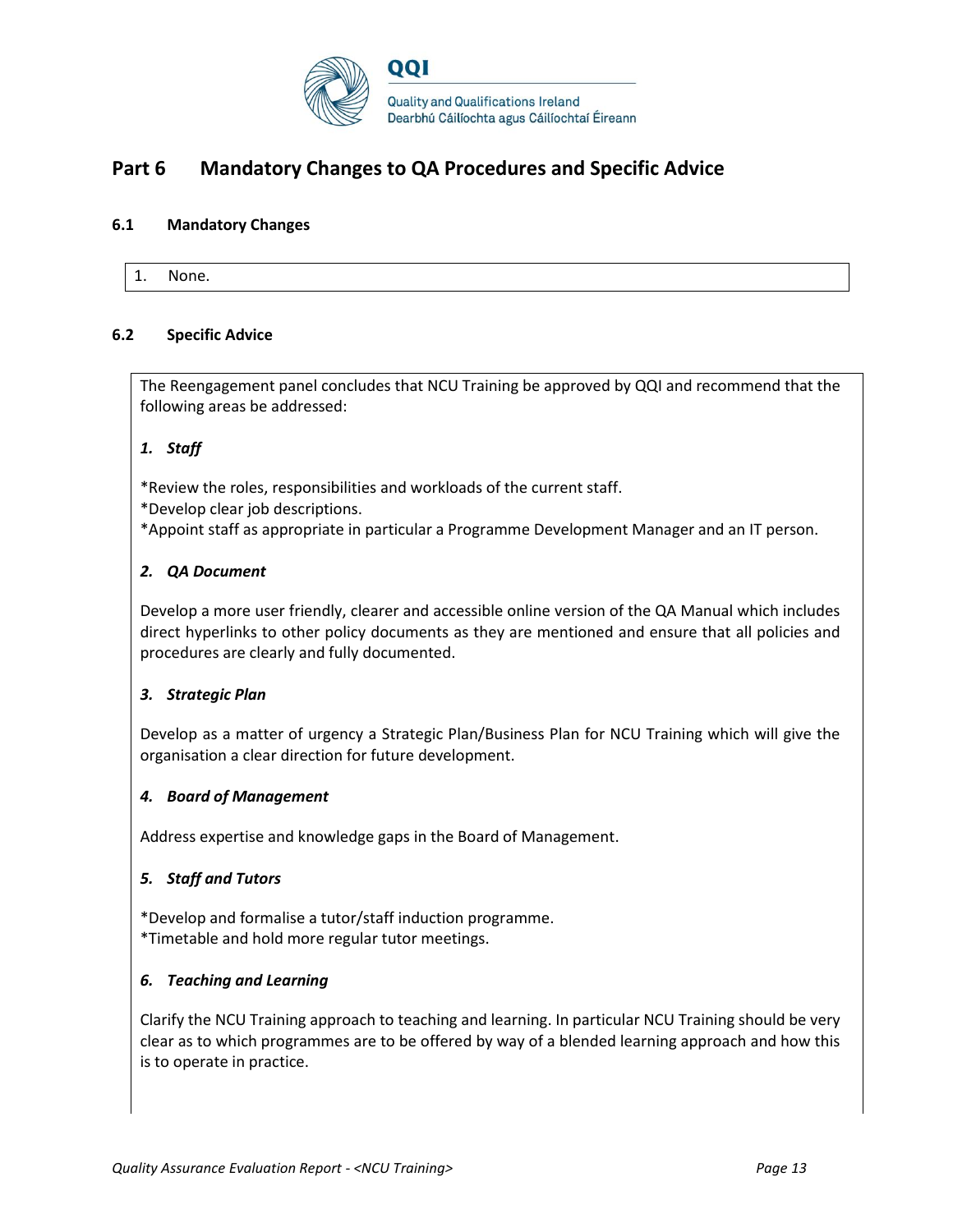

#### 7*. Access, Transfer and Progression*

Specifically state the details on access, transfer and progression for *EACH* QQI award.

#### **8***. Learner Representation*

Ensure learner representation and involvement in all QA processes as appropriate.

# Part 7 Proposed Approved Scope of Provision for this provider

| $NFA$ Level(s) – min and max | <b>Award Class(es)</b> | <b>Discipline areas</b>         |
|------------------------------|------------------------|---------------------------------|
| Level 3 to level 6           | Major, SPA and Minor.  | Healthcare, Business,           |
|                              |                        | Construction, IT, Childcare and |
|                              |                        | Teacher training without        |
|                              |                        | subject specialisation.         |

# **Part 8 Approval by Chair of the Panel**

This report of the panel is approved and submitted to QQI for its decision on the approval of the Quality Assurance Procedures of NCU Training.

Name:

 $\int e^{ \int |z - \sqrt{1 + |z - z|} d\theta}$ 

Date: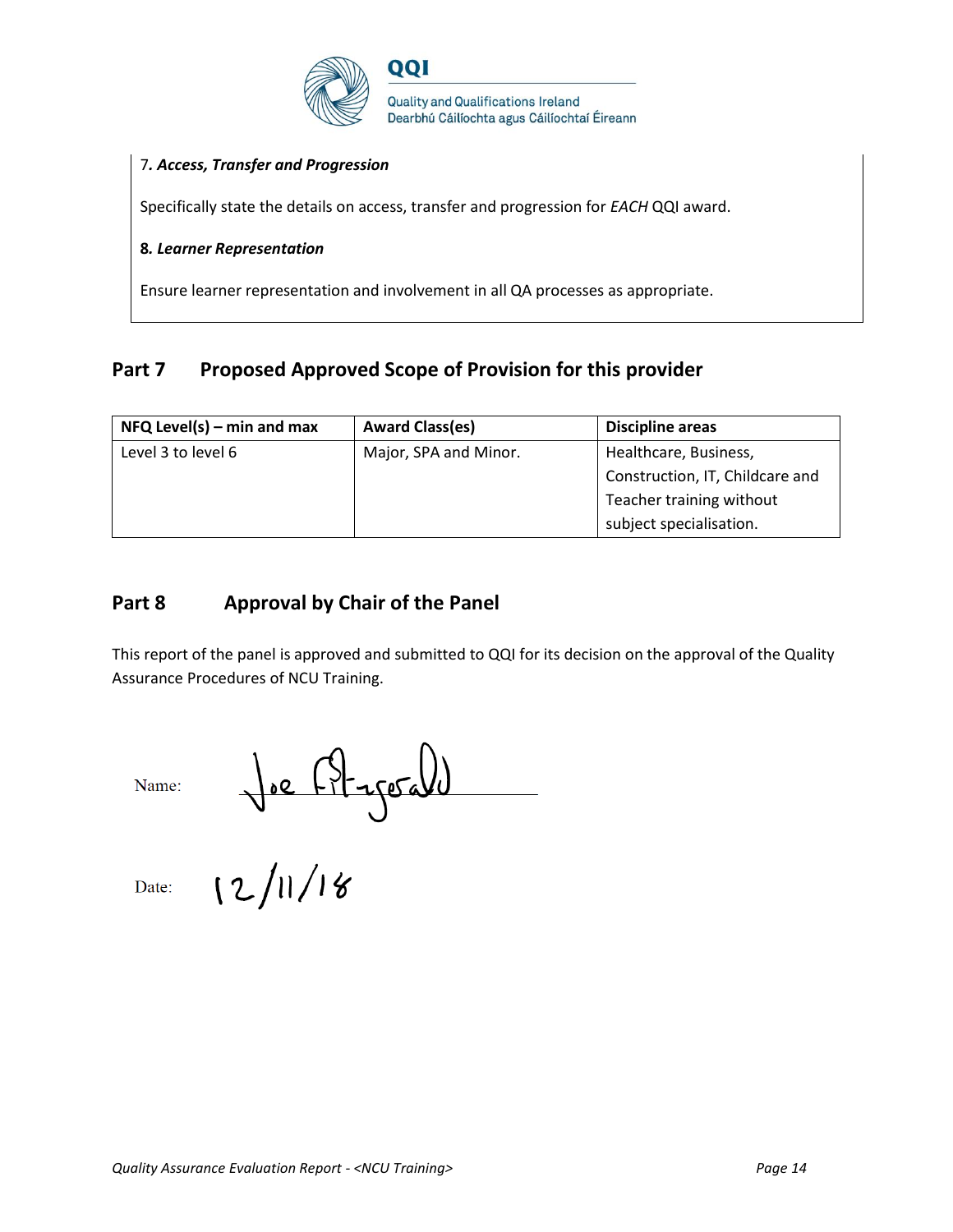

# **Annexe 1: Documentation provided to the Panel in the course of the Evaluation**

| <b>Document</b>                         | Related to                  |
|-----------------------------------------|-----------------------------|
| Five handouts                           | Initial Video Presentations |
| Learner Registration Form               | Requested by Panel          |
| Numerous documents/Policies printed and |                             |
| available to panel for inspection.      |                             |
|                                         |                             |
|                                         |                             |
|                                         |                             |
|                                         |                             |

# **Annexe 2: Provider staff met in the course of the Evaluation**

| Name                                           | Role/Position                                    |
|------------------------------------------------|--------------------------------------------------|
| Chris O Callaghan                              | <b>Training and Business Development Manager</b> |
| Pat Flynn                                      | <b>Academic Standards Quality Officer</b>        |
| Catherine Keegan                               | Programme and Product Development Manager        |
| Other staff were introduced during the tour of |                                                  |
| the premises.                                  |                                                  |
|                                                |                                                  |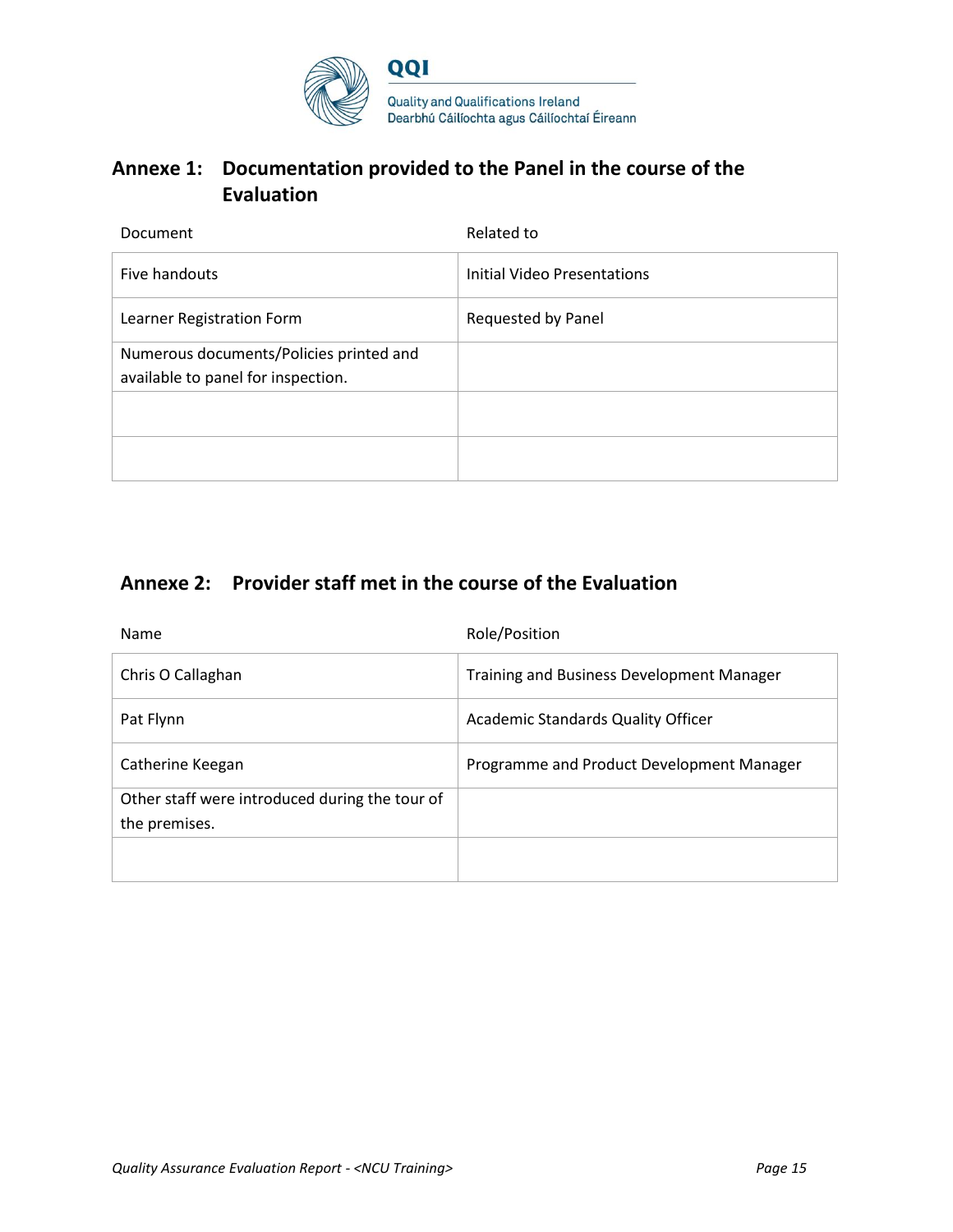# **NCU Training Response**

# **Part 1 Details of provider**

We agree with the findings of the panel

# **Part 3 Findings of the Panel**

**3.1 Summary Findings:** We agree with the findings of the panel

**3.2 Recommendation of the panel to Programmes and Awards Executive Committee of QQI:**  We agree with the findings of the panel

# **Part 4 Evaluation of provider capacity**

## **4.1 Legal and compliance requirements:**

NCU Training are in agreement with this section

## **4.2 Resource, governance and structural requirements:**

**4.2.2**: It needs to be clarified in the report that it is documented in the Gap Analysis timeline that a five year strategic plan is on the agenda for the Board of Management starting in October of this year. The five-year strategic plan was on the agenda before the QQI Re-engagement process began and the report does not appear to reflect this information. The five-year strategic plan has been a priority at NCU Training that has been documented in information provided to the panel.

**4.2.3:** Pat to review BOM handbook revisit answer later QAM Page 14

**"***The panel noted the particular structure of the NCU Board of Managers with seven Directors and the mechanism for separating academic and corporate/business decisions needs to be more fully documented. In particular, the BOM decision-making structures should be clarified and documented. For example, how are the staff needs and financing of supporting resources decided on?"*

The Voluntary Board of Management Handbook outlines the roles and responsibilities of the board. The staff needs and financing of supporting resources are presented to the Finance Committee and part of the Strategic plan will include Annual budgets agreed in December of the previous year.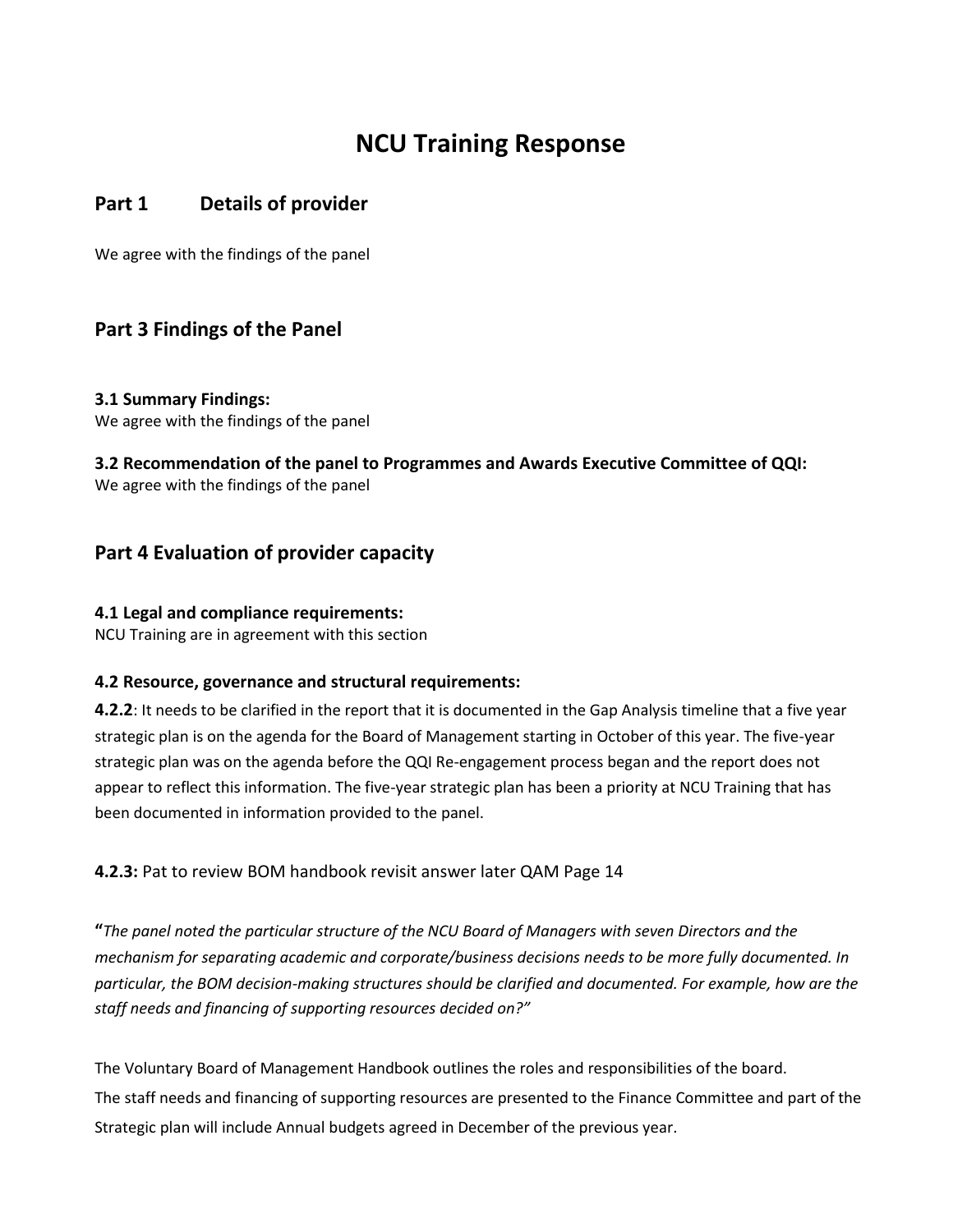"The panel felt that staff workloads, roles and responsibilities need to be reviewed and new staff should be recruited and employed as required."

This issue is currently under review and it anticipated that the new roles and responsibilities should be finalised by 30 January 2019.

## **4.3 Programme development and provision requirements:**

*"All activities are in one centre with some delivery on customer site/rented space. The QAM (page 10) states "the organisation (requesting the training) arranges approved facilities suitable for delivery of training sessions".*

*"The Academic Standards Quality Officer approves these facilities but a checklist on the approval process is desirable."*

The Quality Assurance Manual, as supplied to the panel during the QQI re engagement process, has detailed information relating to this. A new procedure and form for onsite and offsite training facilities as fully described in the QAM (page 116/117) is now in operation.

## **4.4 Overall findings in respect of provider capacity to provide sustainable education and training**

# **Part 5 Evaluation of draft QA Procedures submitted by NCU Training**

## **5.1 Governance and Management of Quality**

*"The five year Strategic Plan needs to be developed and approved as soon as possible."* 

It needs to be clarified in the report that it is documented in the Gap Analysis timeline that a five year strategic plan is on the agenda for the Board of Management starting in October of this year. The five-year strategic plan was on the agenda before the QQI Re-engagement process began and the report does not appear to reflect this information. The five-year strategic plan has been a priority at NCU Training that has been documented in information provided to the panel.

*"Timelines need to be developed and adhered to. In particular, the system for providing a rationale for QQI programmes is not in place as yet and is said to be under development. However, no timeframe is provided for when completion is expected or details of what this system will entail. Equally so, no timeline for completion of the Risk register is identified."*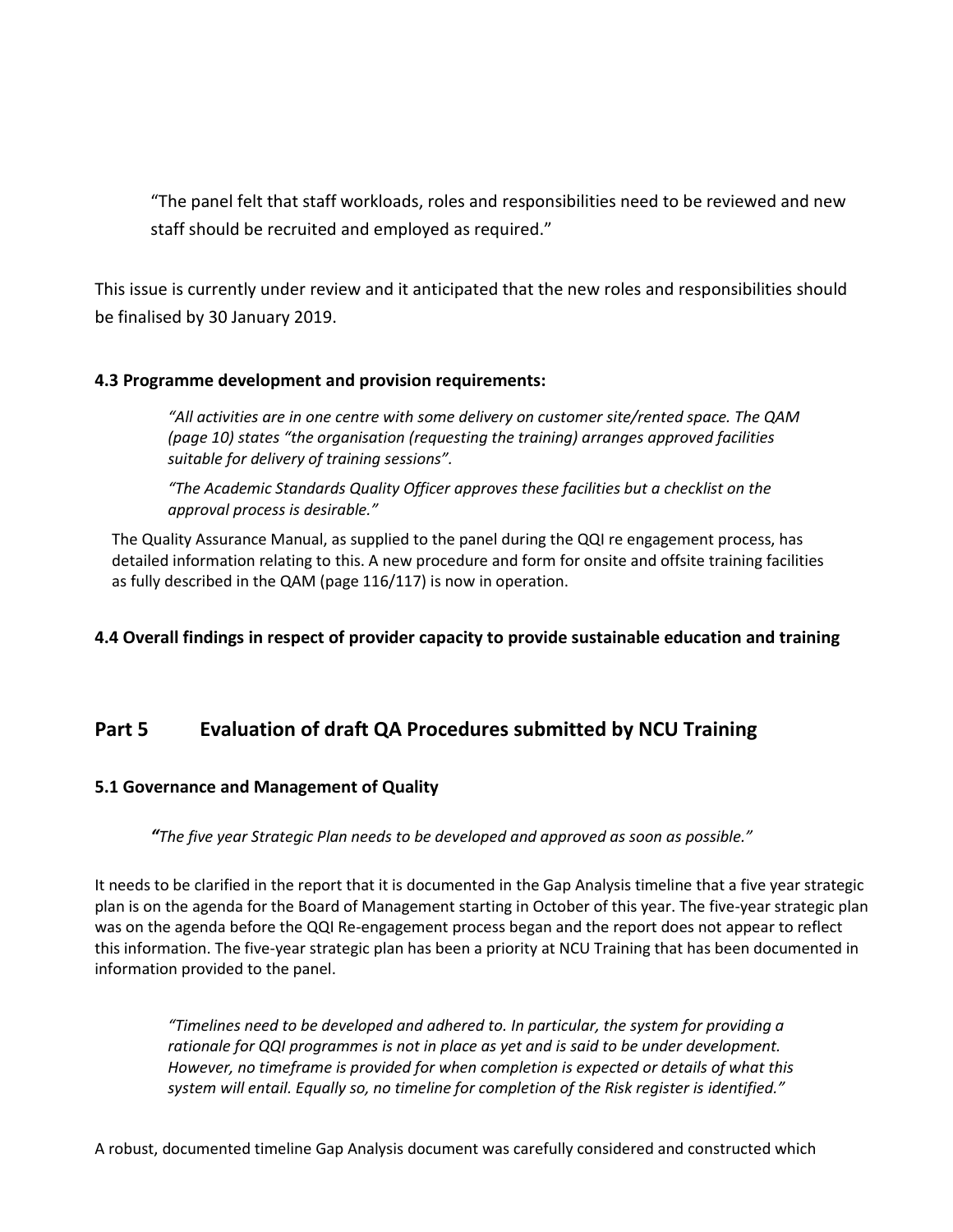sets out realistic timeframes for completion of tasks. This comprehensive document was supplied to the panel on the day of the panel visit, which includes the Risk Register.

## **5.2 Documented approach to Quality Assurance**

**"***Although a documented and clearly diagrammed QA system is in place, in some areas it is a statement of NCU's commitment to QA of programmes leading to QQI awards rather than a detailed document showing how QA standards will be achieved and how/when these will be monitored, evaluated and reviewed. Furthermore the QAM document relies heavily on diagrams and the presentation of information using the minimum amount of words and while this is innovative and original it has proved difficult to drill down into specific procedures."*

NCU Training has adopted an approach to create a universally accessible Quality Assurance Manual through the use of diagrams and pictorial presentation of information. The opinion of the panel is accepted and will be considered when reviewing the QAM to ensure that all information is clear and comprehensive. There is an ongoing process of documenting policies and procedures at NCU Training which supplement the information in the QAM and help the QAM user to access further information in a more textual format.

*"It is recommended that the QA manual and in particular the on-line version be revisited and the development of hyperlinks to other policies may make the entire QA manual more user"*

NCU Training accepts this recommendation and states that this is indeed a planned part of the QAM/ Policy & Procedure presentation strategy moving forward.

# **5.3 Programmes of Education and Training**

*"The QAM outlines the procedures for the development of new programmes. However in the diagram representing the steps involved (Page 101) there is no mention of a financial feasibility study being carried out. How is a budget agreed upon?*

NCU Training will conduct a financial feasibility study prior to the commencement of any new programmes. Budgets for programmes are drawn up by the company officers and then sent to the BOM for approval.

*"Who is involved in the Programme Development Team? This is somewhat unclear."*

This was clarified to the panel during the panel visit that currently the Training and Business Development Manager, The Academic Standards Quality Officer and the Programme Development Manager are the programme development team. This is documented in the Gap Analysis and Gap Analysis Timeline documents. The QAM document may need to be amended to state this.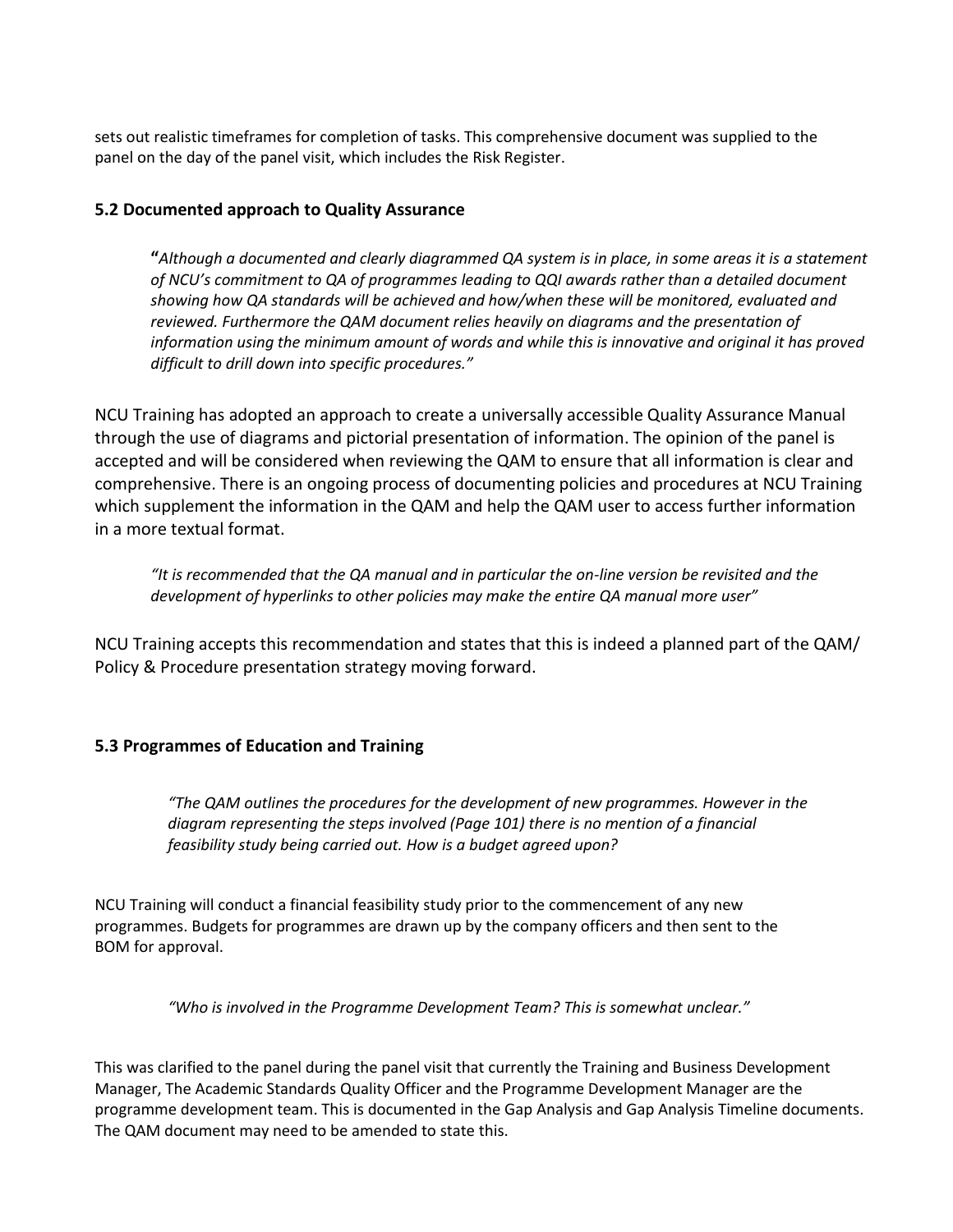Based on the suggestions from the pilot re-engagement NCU Training have been reviewing all committees to reduce duplication of responsibilities.

*"What are the policies and procedures for Learner Admission? More clarity is needed on English Language requirements."*

NCU Training has detailed admissions policies but are currently under review as all of the policies and procedures are. The comments by the panel are accepted regarding the admissions policies and procedures being more defined. With respect to the English Language requirements a lot of work has been completed in the weeks since the panel visit to develop a comprehensive set of policies and procedures for English Language Competence and English Language Assessment. This was to comply with recommendations from the panel but also the new Private Security Authority TP1:2018 Regulations document.

*"Linkages need to be made with other FET and HET providers."*

NCU Training has many links and connections with FET providers and already engages in peer review and cross moderation with some of these providers. When other FET independent providers complete the re engagement process successfully NCU Training will be in a better position to form further linkages.

*"PEL is in place with ODON. However which learners does this cover? Per module? Per Major Award? How often is the policy updated and reviewed re learners currently enrolled with NCU? What is the plan/policy for the future?"*

Currently NCU Training courses do not require PEL as they are fully completed within a 3-month duration. A full review of our PEL arrangements will take place in January 2019 to assess the level of cover required in line with our strategic plan and business forecasts.

## **5.4 Staff Recruitment, Management and Development**

*"Policies around staff appraisal and development need to be clearer, and it would be helpful to have details on the staff training and development budget and how this operates."*

A full review of staff appraisal and development is currently taken place with independent Human Resource consultants and staff training and development budgets will be submitted to the Board of Management for approval in January 2019.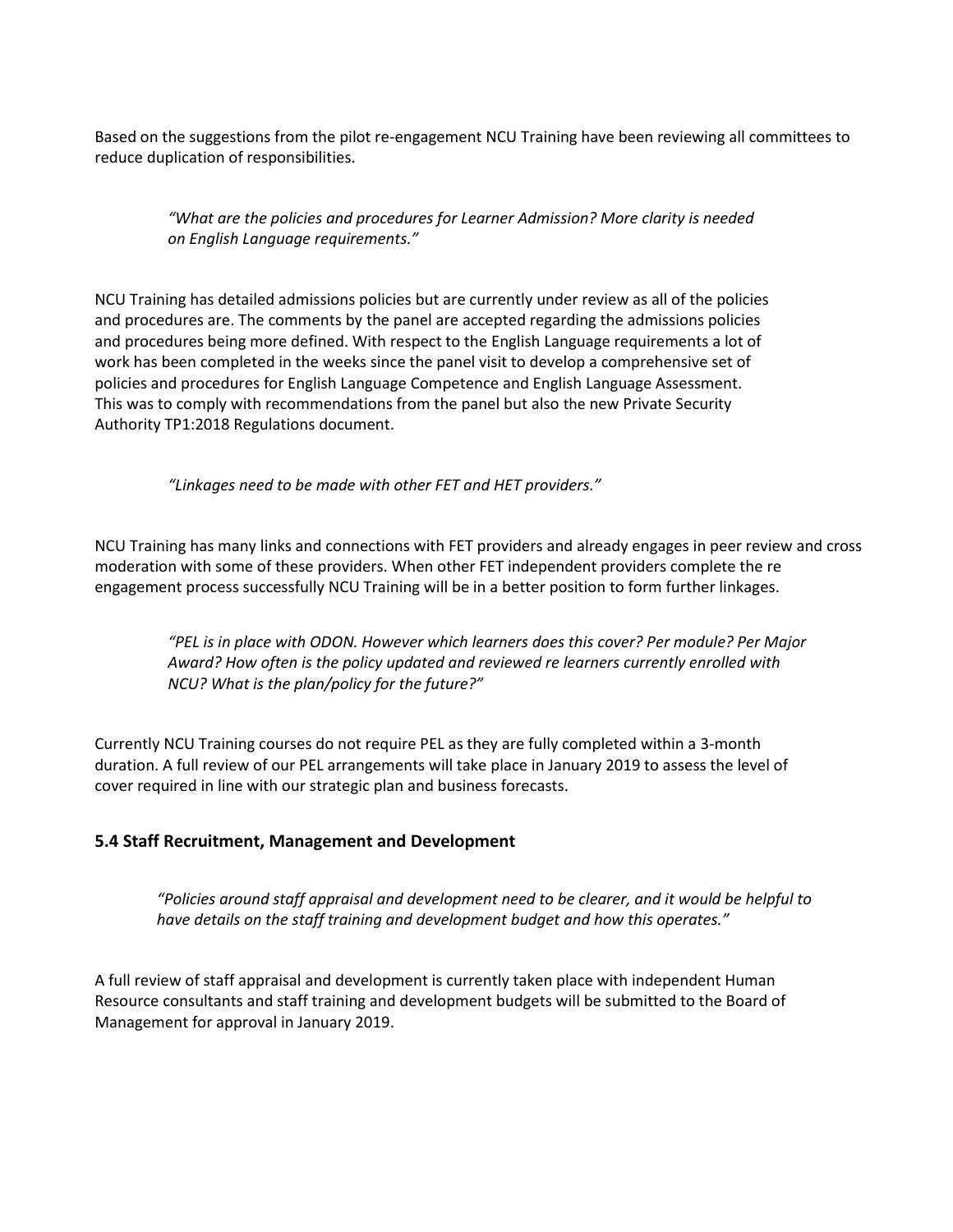## **5.5 Teaching and Learning**

*"NCU intend to develop policy and procedure on Staff Development. Currently staff are expected to attend an annual training day only. Again no timeframe is given for completion of this process."*

NCU Training accepts the comments made by the panel, refer the panel to the Gap Analysis timeline document, and note that this issue is being addressed using the term CPD rather than staff development. December 2018 is the timeframe earmarked for this review.

## **5.6 Assessment of Learners**

*"There is a Planning for the Internal Verification Process Guide but in the table of contents it does not mention how the Internal Verification Process actually works.*

NCU Training accepts the comments of the panel and will address this issue

# **5.7 Support for Learners**

*"PEL arrangements are set out in a policy and reference is given to relevant legislation but there is no procedure as to how PEL works provided in QA manual."*

NCU Training accept this comment from the panel regarding the need for a documented procedure for PEL and will ensure this is added to the QAM in due course.

## **5.8 Information and Data Management**

*"The Data Protection Policy contains reference to 1988 and 2003 acts but nothing on 2018 Act and GDPR. NCU should consider a Document Retention schedule as part of GDPR compliance."*

The privacy policy on the NCU Training website and the Data protection policy have been updated since the panel visit as per recommendations. NCU Training accepts the panel comments in relation to document retention and this will be addressed in due course.

## **5.9 Public Information and Communication**

*"While it is clear from the publicity material that some courses are QQI validated while others receive a NCU certification, the module names of the latter could be confusing to the public (e.g. Practical Infection Prevention and Control, Manual Handling and Patient Moving, Palliative Care at Home). Hence clarity regarding the awarding authority in all publicity material needs to be monitored and maintained"*

NCU Training accept this comment from the panel and will ensure that descriptors will be reviewed to clearly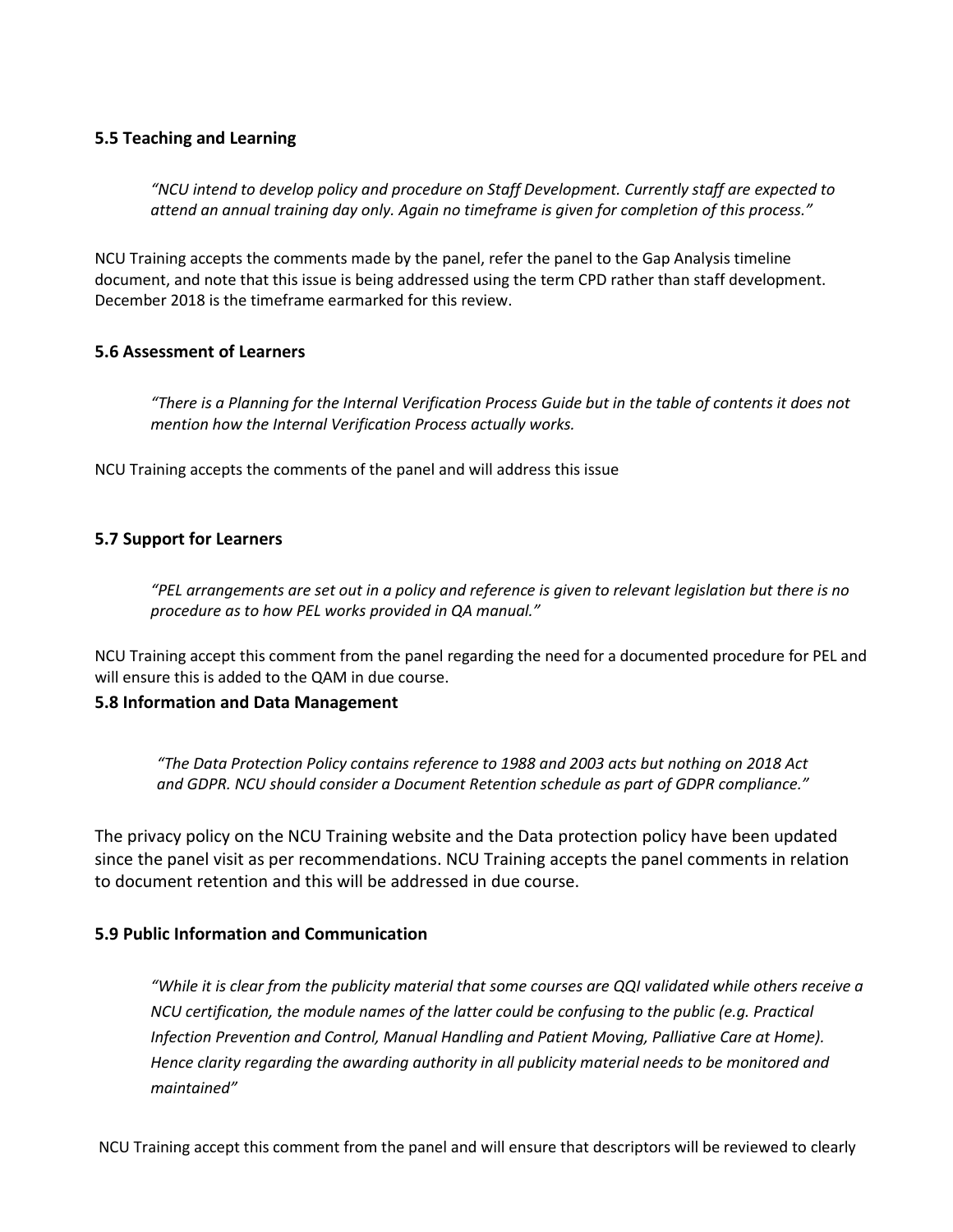state the awarding body and course titles will also be reviewed.

## **5.10 Other Parties Involved in Education and Training (Including Apprenticeships)**

N/A

# **5.11 Self Evaluation, Monitoring and Review**

*"How is feedback from External Authenticators integrated into new courses? (A flow chart might be helpful here)."*

NCU Training accept the comments from the panel and will move away from the current verbal feedback scenario and initiate a more documented flow chart as per suggestions of the panel.

# **Evaluation of draft QA Procedures - Overall panel findings**

The team at NCU Training welcomes the commendations from the panel and appreciate the acknowledgment of the scope and volume of work carried out by all NCU Training staff and tutors.

# **Part 6 Mandatory Changes to QA Procedures and Specific Advice**

## **6.1 Mandatory Changes to QA**

We agree with the findings of the panel

## **6.2 Specific Advice**

NCU Training welcomes the specific advice from the panel and will incorporate the recommendations into our Gap Analysis Timeline document for completion in due course.